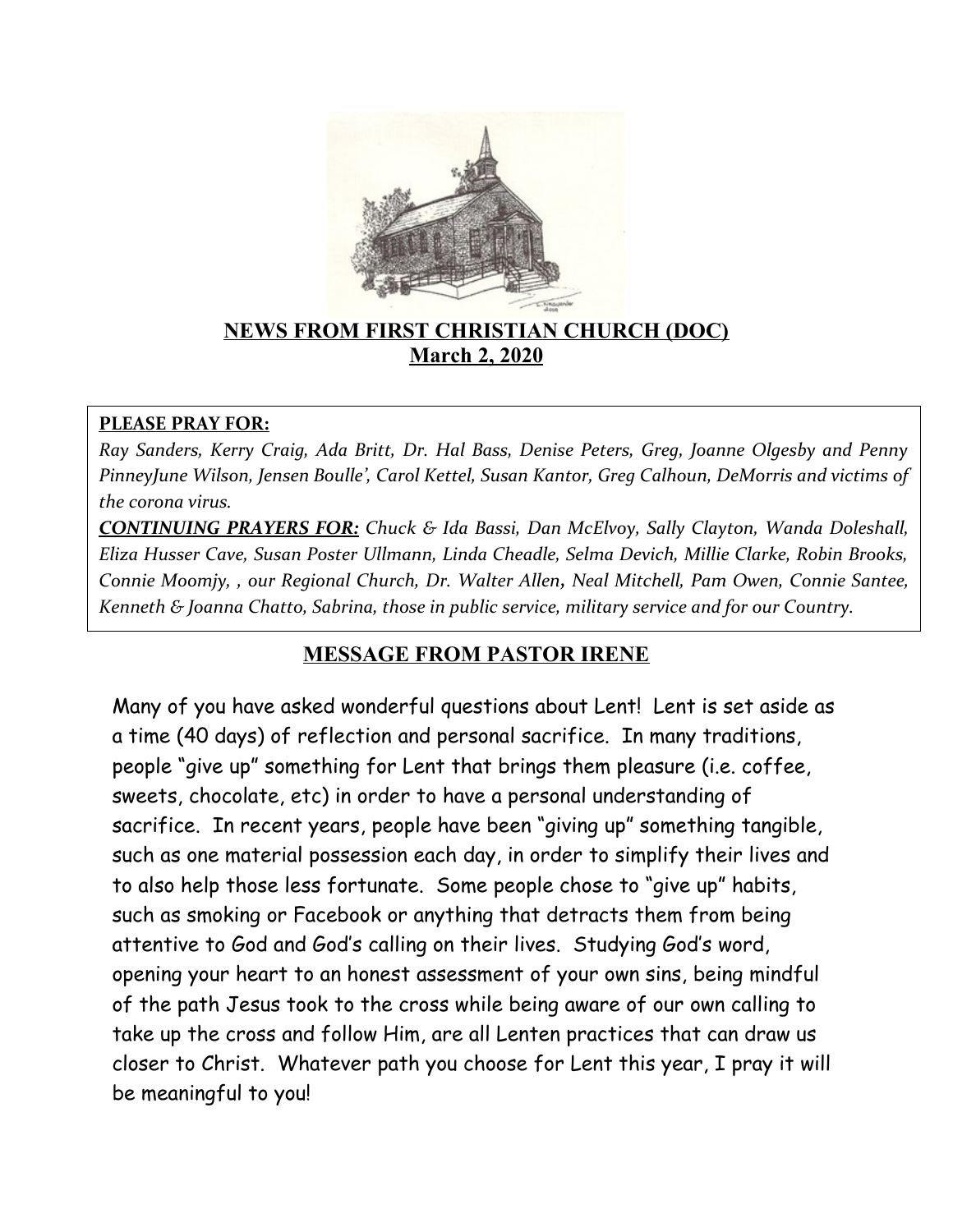# **LENT STUDY SERIES**

Our three-part Lent study series got off to a great start yesterday with 13 of us gathered in the fellowship hall! Thanks to all who came and participated. If you were not able to make the first one, please don't let that stop you from coming the remaining two sessions – March 15 and March  $29<sup>th</sup>$ . We will meet from 3:30 pm – 5:00 pm, studying how Jesus' approach to his own death can teach us healthy ways for us to approach death in general, and our own death and people closest to us in particular. Come to the study and also invite a friend!

| <b>Holy Week Worship</b> (more info next month)                   |  |  |  |  |
|-------------------------------------------------------------------|--|--|--|--|
| Sunday, April $5th$ - Palm Sunday Service 11:00 am                |  |  |  |  |
| Thursday, April $9th$ – Maundy Thursday Communion Service 6:00 pm |  |  |  |  |
| Friday, April $10^{th}$ – Friday Noon Service 12n                 |  |  |  |  |
| Sunday, April $12th$ – Easter Garden Service 8am                  |  |  |  |  |
| Easter Service 11:00 am                                           |  |  |  |  |

# **2020 WEEK OF COMPASSION**

"Week of Compassion is more than a week. It is a ministry of the whole Church, reaching those in need 'around the world, around the year.' Any time we respond to a need in the world, we bear witness to the unity of our table, faithfully sharing the gifts that we have as an expression of Christ's love. In working together with partners, we represent the Disciples of Christ commitment to unity, making our resources reach farther and growing our impact on a global scale."

## **DEACONS MEETING**

Calling all current deacons – a reminder of the quarterly Deacon's meeting to be held after church on Sunday, March  $15<sup>th</sup>$ . We will meet in the Library at 12:15. The meeting will conclude no later than 1:15 so please help us start on time. We will be discussing Chapter 3 (The Heart of a Deacon) and Chapter 4 (Discerning our Gifts as Deacons) in your book *Your Calling as a Deacon*. Please read the chapters in preparation for the meeting. Also if you have agenda items, please let Irene know.

## **BINGO AND DESSERT**

We will have a Bingo and Dessert night, Friday March 13 at 6:00 pm in the Fellowship Hall. Bring a dessert of your choosing.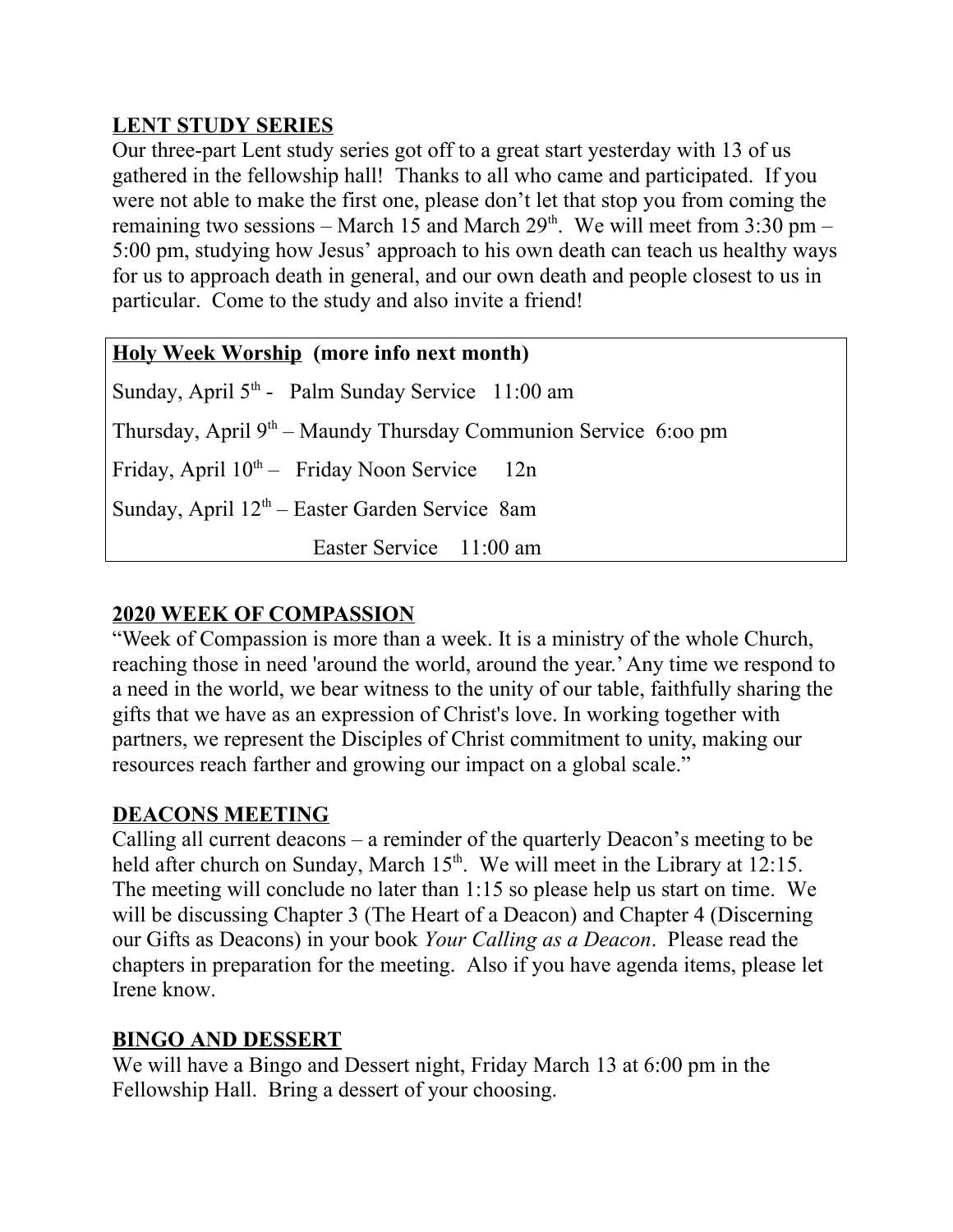## **CRAFTING CLASS**

We will be working on Easter cards and projects from March through the beginning of April. Playing with paper, stamps and colors is lots of fun, come join us any Monday at 12:30.



# **FAMILY PROMISE UPDATE**

The next Family Promise of Aiken County meeting is scheduled for Thursday, March  $12<sup>th</sup>$ . The location is still being confirmed, and will be announced as soon as available. The newcomer session will be at 6:30, followed by the general community meeting at 7:00 pm. Family Promise of Aiken County now has FOUR committed Host Congregations – UU of Aiken, Aiken First Baptist, First Presbyterian and St. Mark's Lutheran. Our goal is to be operational by August – we need at least seven more congregations to agree to be host congregations. Support congregations will assist the host congregations in providing meals, volunteer support and prayer support. More to follow!!